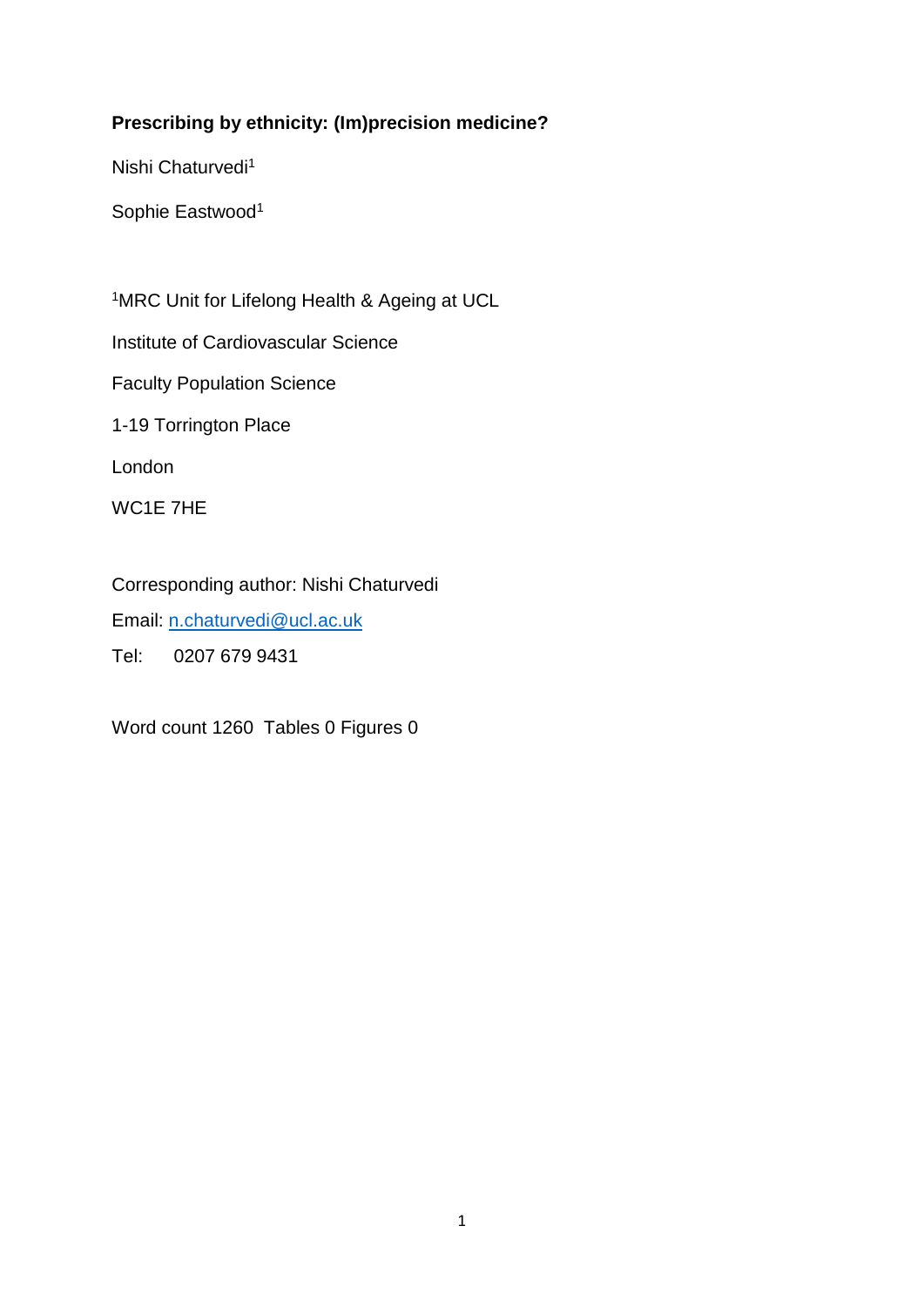The right drug, for the right patient, at the right time. Who wouldn't want this? For diabetologists, after decades of domination by biguanides and suphonylureas , only briefly punctuated by thiazolidinediones, the choice of early stage glucose lowering agents has recently more than doubled, now including GLP1 receptor agonists, and DPP4 and SGLT2 inhibitors. Armed with this greater choice, can we now fulfil the promise of precision medicine?

Half of the 500 million people in the world with diabetes live in either China or the Indian subcontinent(1). Aside from simple demographics, these huge numbers are largely due to the greater diabetes susceptibility experienced by both populations. In this issue, Gan and colleagues(2) hypothesise that pathophysiological differences contributing to this greater susceptibility may be associated with different glycaemic responses to diabetes medication. This is not unreasonable; 20% of new drug approvals show differences in exposure or response by ethnicity(3). They performed a systematic review and meta-analysis of published randomised clinical trials comparing absolute change in HbA1c from baseline to either 24 or 52 weeks, in studies which recruited predominantly (>70%) Asians, with studies which recruited predominantly (>70%) Whites. They report that SGLT2 and, possibly, DPP4 inhibitors are more effective in lowering  $HbA_{1c}$  in Asians than in Whites. There was no ethnic difference in efficacy of GLP1 receptor agonists.

Their findings are somewhat at odds with previous work. The most striking observation, of an ~0.3% lower HbA1c in Asians than Whites in response to SGLT2 inhibitors, contrasts with a previous meta-analysis, reporting no ethnic difference(4), though an agent specific analysis did show modest superiority of Dapagliflozin (0.16%) in Asians versus non-Asians. Gan and colleagues do not offer an explanation for the greater efficacy of SGLT2 inhibitors in Asians. They do however report that effects are greater in studies of leaner participants. Median body mass index (BMI) of participants in predominantly Asian studies was ~ 6 kg/m2 lower than that of participants in predominantly White studies. The marked BMI difference between ethnicities may simply mean that, in this analysis, BMI is acting as a proxy for ethnicity (or vice versa). Notably though, Cai et al, while also finding a marked ethnic difference in recruitment BMI, do not report an association between BMI and glycaemic effectiveness(4), in keeping with previous work(5; 6).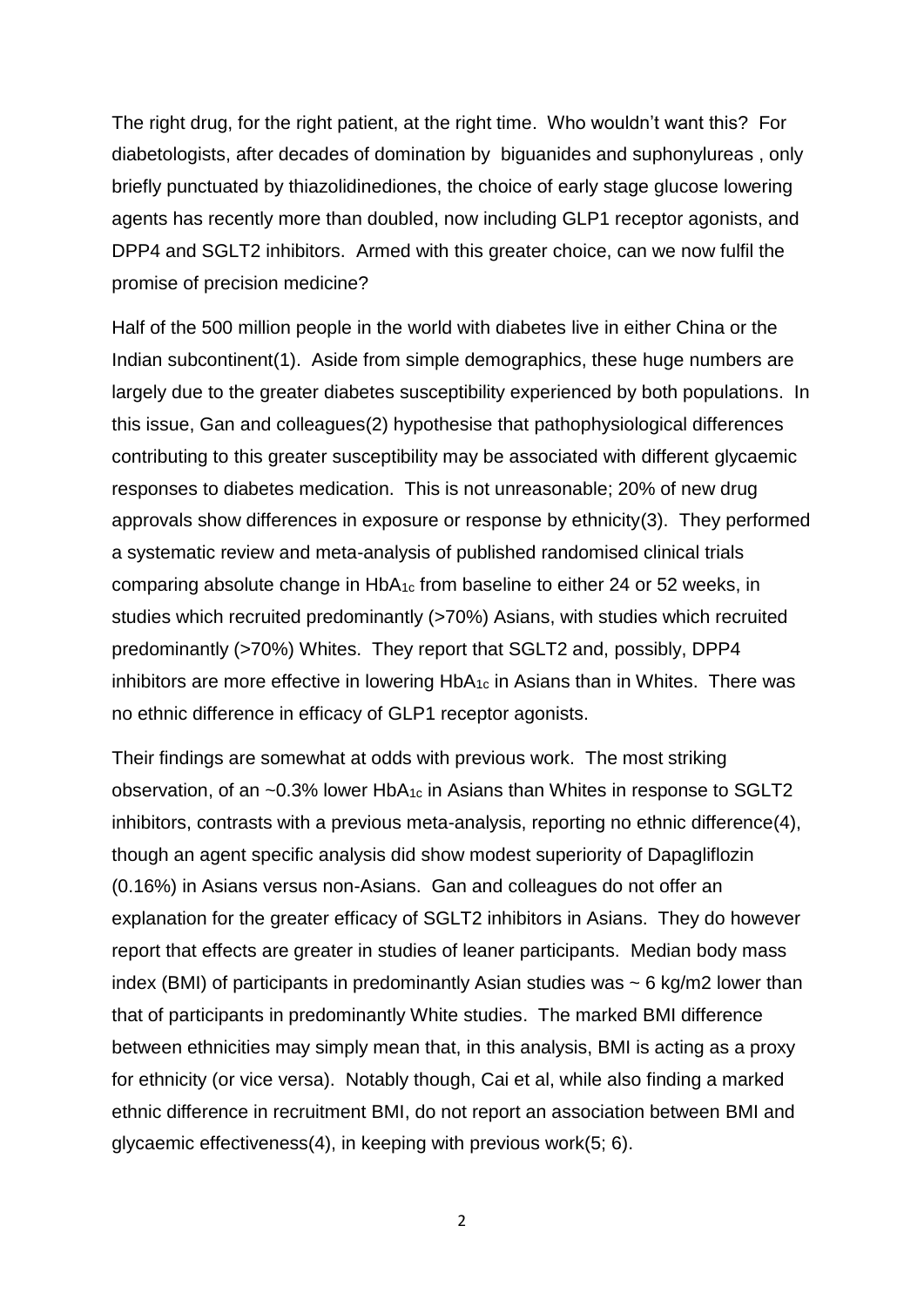The greater effect of DPP4 inhibitors in Asians reported here confirms previous observations(7), though in this analysis, the ethnic difference was only strongly apparent in a sensitivity analysis that opened inclusion to studies of >12 weeks duration. Ethnic differences in pharmacodynamic responses (demonstrated in a comparison of Japanese versus non-Japanese participant studies), are invoked as the explanation. The lack of an ethnic differential in response to GLP1 receptor agonists contradicts a previous meta-analysis, reporting greater efficacy in Asians(8). Authors speculated that greater efficacy may be due to lower BMI in Asians. However, in the current meta-analysis, recruitment BMI was not associated with efficacy of either incretin based therapy.

This is a careful meta-analysis conducted to the highest standard, yet it is hard to draw firm conclusions. Data limitations frustrate this and previous attempts to determine ethnic group specific drug efficacy. No individual trial has sufficient numbers of each ethnic group to perform a sufficiently powered within trial analysis. Comparing efficacy in one trial with another is clearly sub-optimal, as differences in trial design, conduct and analysis cannot wholly be accounted for. Numbers of trials including Asians, and numbers of Asians in these trials, were limited. To ensure adequate numbers for analysis, authors defined an Asian trial as that which contained at least 70% Asian participants (previous meta-analyses set a lower threshold of 50%). The term 'Asian' here encompasses hugely different populations, Chinese, Japanese, Korean and people from the Indian subcontinent. Numbers were too small to report results by more specific ethnic categories. Thus, this heterogeneity, lumping disparate ethnic groups as Asian, and mixing of Asian and non-Asian in studies classified as Asian, seriously undermines attempts to identify true ethnic specific effects.

The authors of this paper conclude that, if individual patient data analysis confirm their findings, 'ethnicity should be incorporated into the treatment guidelines'. Is this a reasonable conclusion? The presumption here is that ethnicity proxies for biology sufficiently reliably to be used as a therapeutic stratifier. This already occurs. Guidelines for treatment with Rosuvastatin recommend halving the initiation dose in Asians to achieve equivalent drug exposure, reflecting differences in drug metabolism(9). Low renin hypertension appears more prevalent in people of Black African descent(10). This difference in disease pathophysiology, coupled with data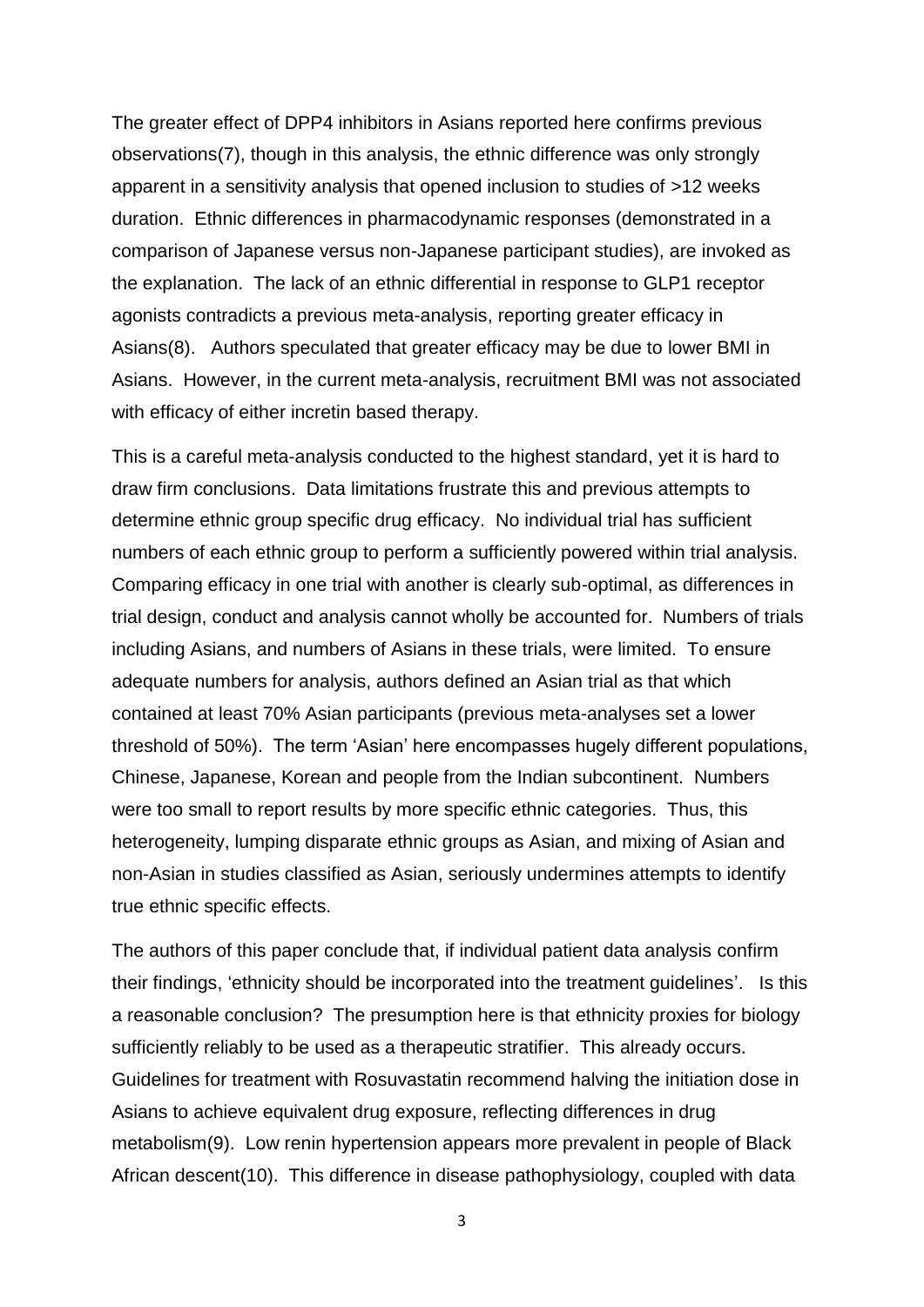from clinical trials designed to test effects of different classes of anti-hypertensive agents by ethnicity, informed guidelines recommending preference of calcium channel blockers over ACE inhibitors for this population(10; 11).

Thus ethnicity, acting both as a proxy for drug responsiveness, and/or disease phenotype, appears a valid and simple tool for therapeutic stratification, even precision medication. However recent experience of the latter suggests this should be approached with caution. BiDil, a combination of hydralazine and isosorbide dinitrate, is marketed specifically to the African American population as a treatment for heart failure. Adequacy of supporting trial data, motives of key investigators, and of industry, and the role of the Federal Drug Administration all attracted criticism(12).

What could determine ethnic variation in glycaemic response? Ethnicity is a complex construct, combining ancestry, geography and sociocultural factors, which can flux with age and time. Available categories combine markedly different groups, as this meta-analysis demonstrates, where drug metabolism and disease pathophysiology is not homogenous. Genetically assigned ancestry may provide answers, as this is a potentially more precise measure, but this also poorly differentiates groups with differing drug metabolising propensities(13). Ethnic group comparisons have been valuable in highlighting important metabolic pathways in diabetes aetiology, for example the role of hepatic insulin resistance, and of early beta cell failure. Yet, like drug metabolism, group average pathophysiological phenotype masks considerable inter-individual heterogeneity. Diabetes is a consequence of multiple intersecting processes with no single pathway overwhelmingly predominant.

So ethnicity appears an imprecise proxy for biology. And if biology drives therapeutic response or disease pathophysiology, should we not perform detailed molecular characterisation and phenotypic profiling for each individual that better enables targeted therapy? Such profiling is enormously expensive and time consuming, and likely even if effective, out of reach for the majority of the global population with or at risk of diabetes. Yet that is the promise of precision medicine.

This doesn't mean that we should abandon exploration of ethnic differences or other subgroup differences in drug response, as these often provide initial indications of important underlying metabolic pathways. In-depth characterisation of individual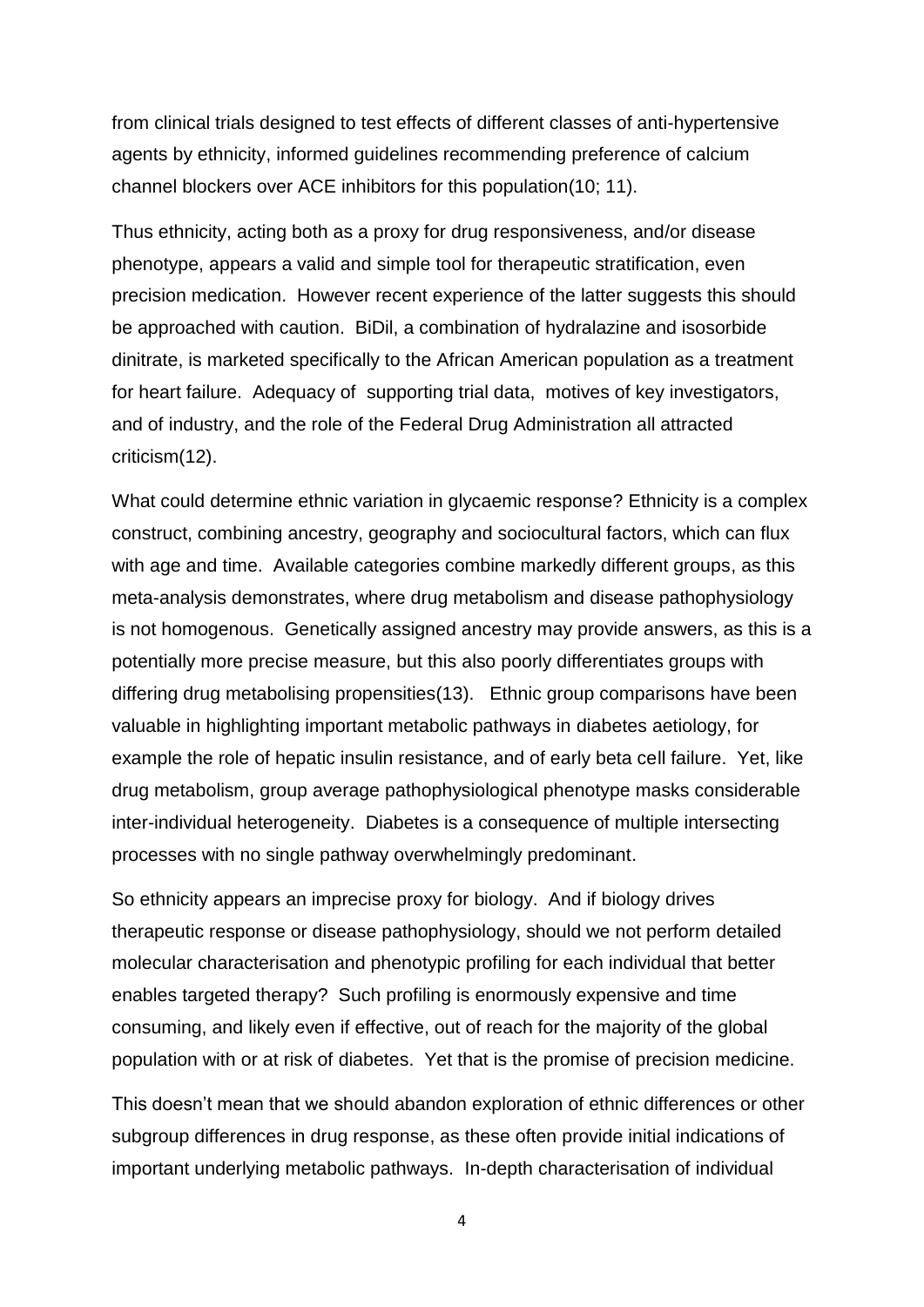patient data offers a scalable approach, both in trial and real world settings. Gan et al were able to examine the roles of sex, baseline HbA<sub>1c</sub>, BMI and diabetes duration in the ethnicity-drug response relationship. But many factors remain understudied, e.g. concomitant medications, medication adherence, comorbidity, central obesity, diet, physical activity, smoking, alcohol consumption, deprivation, and healthcare access. Importantly we should look beyond glycaemic effectiveness to endpoints such as vascular complications, which truly impact lives, health care consumption and the economy, and which, given the pleiotropic effects of many drugs, cannot be assumed from understanding glycaemic effectiveness alone. Finer grained ethnic group characterisation, and enhanced access to individual trial and electronic health record data, to allow such detailed characterisation, is a vital next step. This would both enable further stratification of treatment response by sub-population and highlight potential explanations for ethnic differences in treatment response. If these remain once sociodemographic, phenotypic and lifestyle variables have been accounted for, and if we can demonstrate that ethnicity is a valid proxy for therapeutic response, claims that treatment decisions can be governed by ethnicity will be far more robust.

## **Acknowledgements**

Core funding for the Unit is supplied by the UK Medical Research Council. This supports NC by MC\_UU\_00019/2. SE is a Diabetes UK Sir George Alberti Clinical Training Fellow. NC obtains remuneration for services on a data safety and monitoring board for a clinical trial sponsored by AstraZeneca. NC acts as guarantor for this commentary.